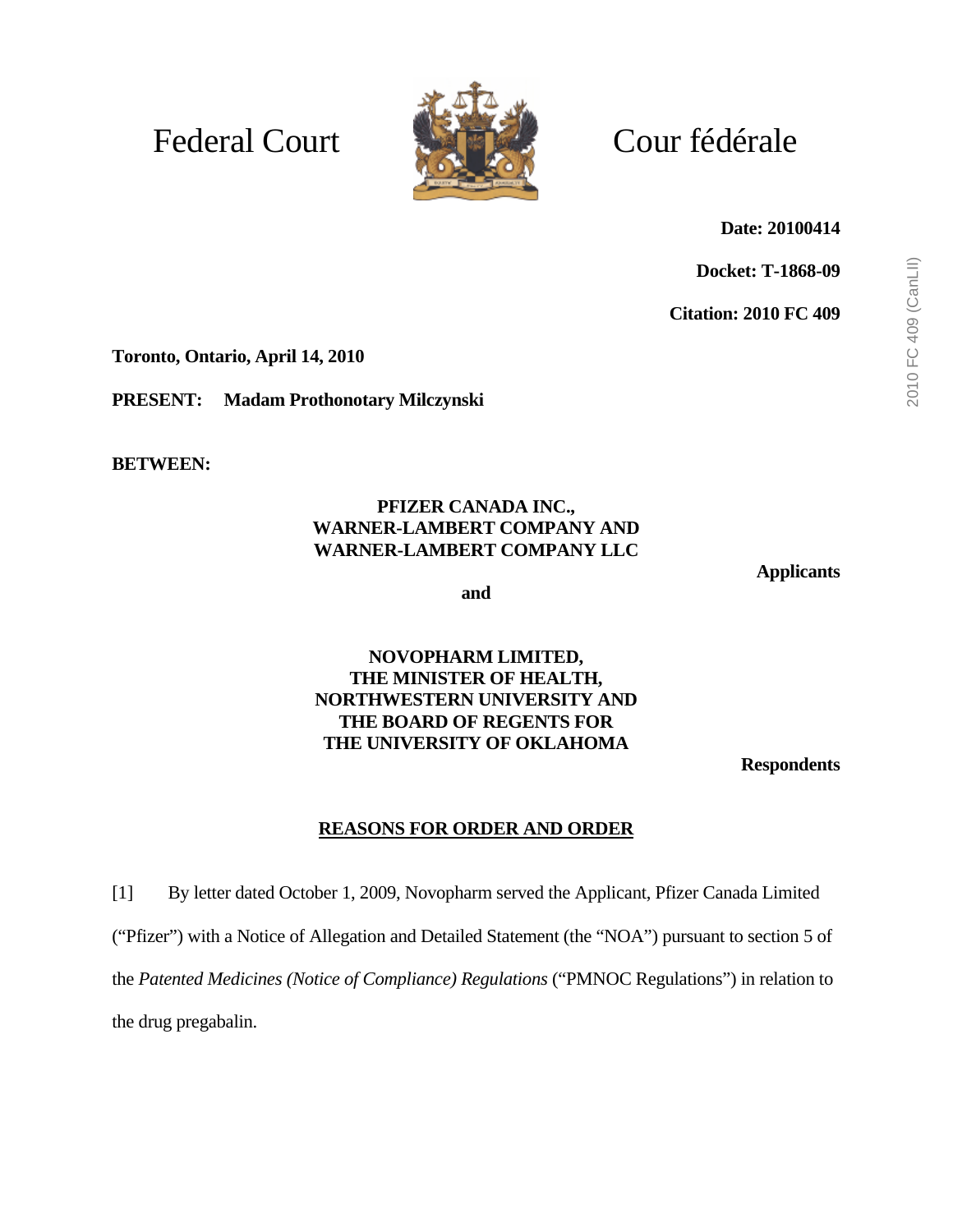[2] In response to the NOA, on November 13, 2009, Pfizer commenced the within application for judicial review pursuant to section 6 of the PMNOC Regulations for an order prohibiting the Minister of Health from issuing a Notice of Compliance ("NOC") to Novopharm until after the expiry of five patents: Canadian Patent Nos. 2,134,674, 2,297,163, 2,255,652, 2,325,045 and 2,327,285.

[3] The parties have agreed to the form of a confidentiality order, with the exception of the matter of the NOA which Novopharm seeks to have designated as confidential and sealed in the court record. It is not so much from the eyes of the public at large that Novopharm seeks to keep the NOA confidential, but the eyes of other generic drug manufacturers who are already in a the process of seeking an NOC for their pregabalin product and are parties to an application under the PMNOC Regulations (as in the case of ratiopharm Inc.), or more importantly, from those generic drug manufacturers who have yet to deliver their NOA's.

[4] There is no provision in the PMNOC Regulations relating to whether or not NOA's are confidential unlike other pieces of information or documents that are treated as confidential, such as Abbreviated New Drug Submissions. There is also no precedent in this Court for designating an NOA as confidential in the manner and for the purpose Novopharm seeks.

[5] To protect the confidentiality of the NOA prior to the hearing of this motion, Novopharm unilaterally marked the NOA as confidential and indicated to Pfizer when the NOA was delivered on or about October 1<sup>st</sup>, that it was being delivered by Novopharm to Pfizer on a confidential basis.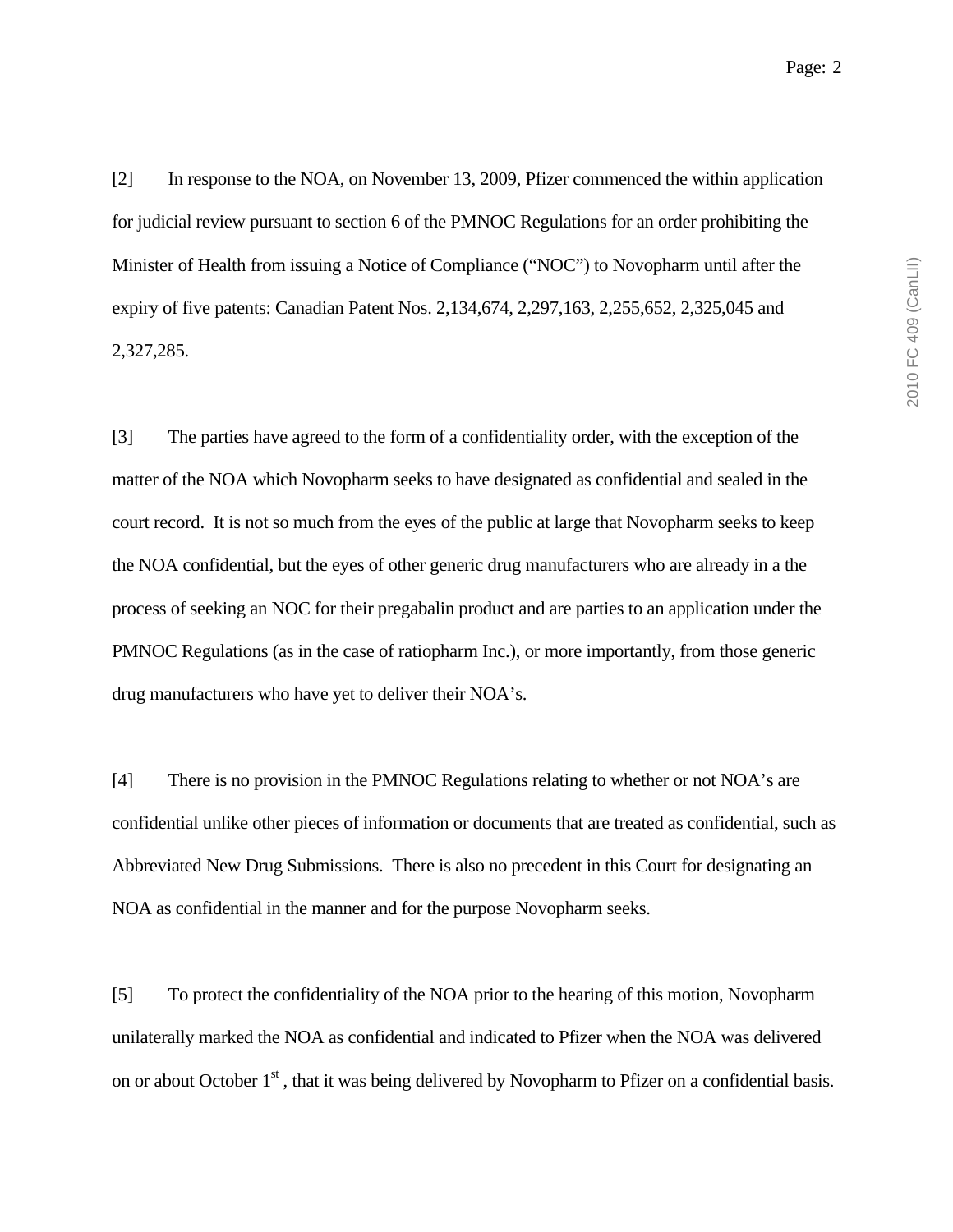2010 FC 409 (CanLII) 2010 FC 409 (CanLII)

[6] Novopharm submits that it has "made a substantial investment in the production of the Novopharm NOA [and] has treated and maintained the Novopharm NOA as confidential. Novopharm argues that "there is no public benefit to disclosing the Novopharm NOA. If Novopharm is successful in this litigation and the Novopharm NOA is made available to Novopharm's competitors, those competitors could use the Novopharm NOA to 'springboard' onto the pregabalin market at considerably less expense than that incurred by Novopharm." Indeed, the evidence indicates that Novopharm incurred some \$200,000.00 in costs to prepare its NOA.

[7] With respect to the nature of the information contained in the NOA, Novopharm concedes that the contents of the NOA do not contain trade secrets, commercially sensitive information or other types of confidential information. Novopharm confirmed at the hearing of the motion that there is nothing in the NOA that could or should be redacted to protect the confidentiality of the information. In this case, Novopharm essentially submits that the sum is greater than the parts – it is the entire work product that Novopharm seeks to protect (including the information that is publicly available), to prevent other generics from copying or relying in any way on Novopharm's NOA to further their own endeavours to obtain an NOC.

[8] What Novopharm seeks is truly exceptional to the principle of open and accessible court proceedings. For the reasons below, the order sought by Novopharm is denied.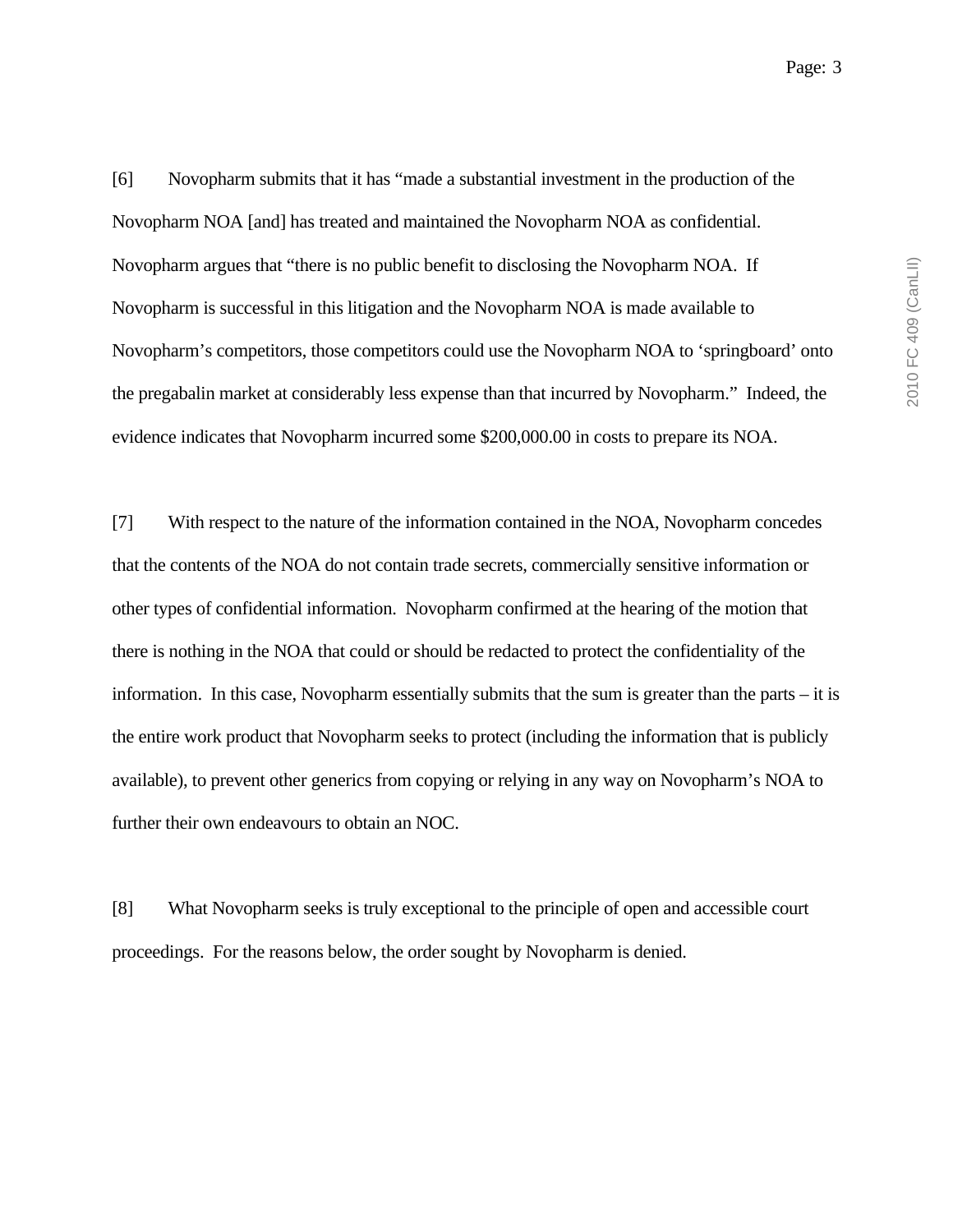#### **NOA and Novopharm's Interest in Confidentiality**

[9] The NOA is not a pleading or court document. The PMNOC Regulations require that an NOA containing a detailed statement of the legal and factual basis for the allegations of noninfringement and/or invalidity of a patent be delivered by a generic drug manufacturer. The NOA cannot be amended once it has been delivered, thus it is important that it be as detailed and thorough as possible.

[10] In the case of the Novopharm NOA, I accept that its preparation required substantial time (approximately 10 months), effort, resources and money. This included consulting with and obtaining opinions from internal scientific experts at Novopharm and its related company Teva, and from Bennett Jones who developed the legal arguments and assembled the prior art. The construction of the five patents, the reliance on specific pieces of prior art and the arguments advanced in the NOA were all developed as a result of the skill, knowledge and effort of Novopharm and its advisors, experts and counsel. The NOA may well be unique, novel and original as Novopharm contends in the structure and support of its arguments and be a first-class piece of work.

[11] As Novopharm noted, the purpose of this "investment" is to be a very close second if not the first generic to obtain an NOC for its pregabalin product. As detailed in the affidavit of Ildiko Mehes, general counsel at Novopharm, Novopharm is seeking the advantage to capture the greatest possible portion of the market share for its pregabalin product and the reinforcement of Novopharm's reputation as a market leader with the purchasers of its products.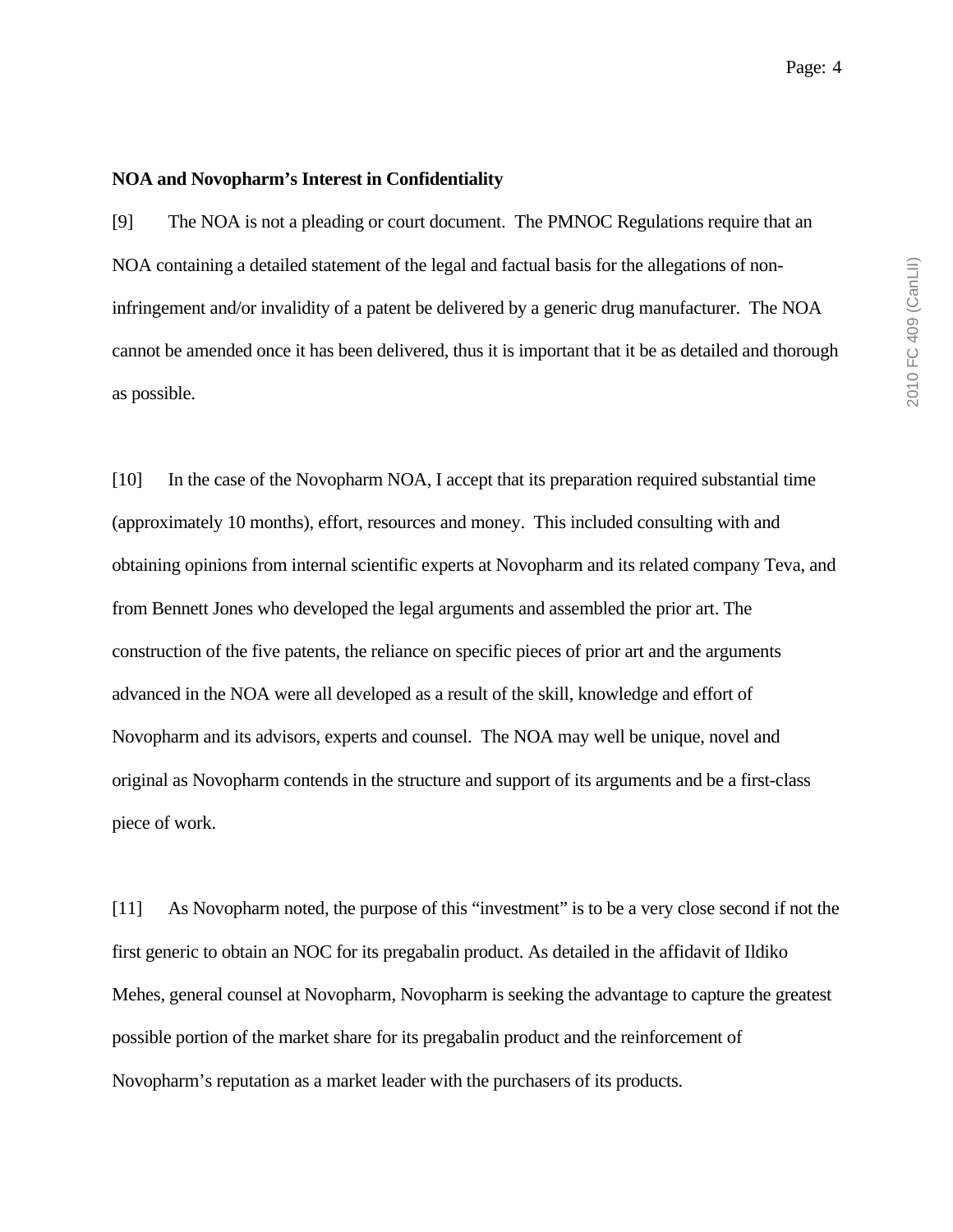[12] Novopharm is the second applicant in Canada to deliver an NOA for generic pregabalin, ratiopharm Inc. being the first – and whose NOA is publicly available in the Court record. But as indicated, Novopharm is most concerned with other generic drug manufacturers who may be in the queue and who may gain insight and assistance from reviewing the Novopharm NOA. As stated by Novopharm:

> If Novopharm's generic competitors are allowed to free-ride on Novopharm's investment and are able to again market access at the same time or shortly after Novopharm, then Novopharm would forever lose the opportunity to benefit from being the first or one of the first generics in the generic pregabalin market in terms of market share, after having incurred substantial cost to do so. Novopharm's competitors would profit from having access to the Novopharm NOA by gaining earlier and less expensive market entry, to Novopharm's direct detriment. This constitutes the impairment of a significant commercial interest of Novopharm.

#### **Confidentiality and Rule 151 of the** *Federal Courts Rules*

[13] Confidentiality orders are an exception to the rule that court proceedings should be open and subject to public scrutiny. The public's interest in open and accessible court proceedings should not be compromised absent exceptional circumstances. As held by the Supreme Court of Canada in *Sierra Club of Canada v. Canada (Minister of Finance)*, [2002] 2 SCR 522, confidentiality orders

under Rule 151 of the *Federal Courts Rules* should only be granted when:

- (i) such an order is necessary to prevent a serious risk to an important interest, including a commercial interest, in the context of litigation because reasonable alternative measures will not prevent the risk; and
- (ii) the salutary effects of the confidentiality order, including the effects on the right of civil litigants to a fair trial, outweigh its deleterious effects, including the effects on the right to free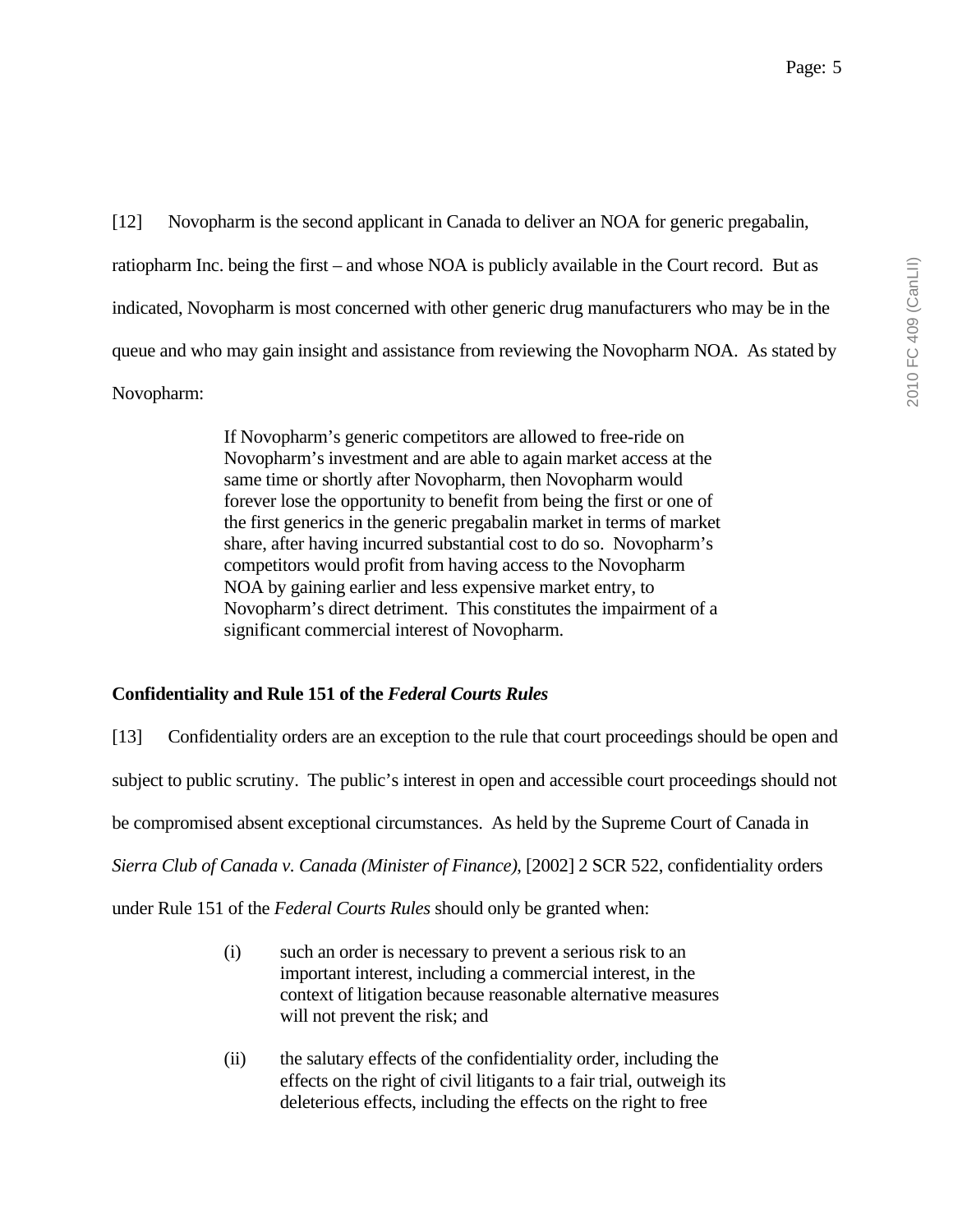2010 FC 409 (CanLII) 2010 FC 409 (CanLII)

expression, which in this context includes the public interest in open and accessible court proceedings.

There are three elements to the first part of the *Sierra Club* test:

- (i) the risk in question must be real and substantial, in that the risk is well grounded in the evidence, and poses a serious threat to the commercial interest in question;
- (ii) in order to qualify as an "important commercial interest", the interest in question cannot merely be specific to the party requesting the confidentiality order, the interest must be one which can be expressed in terms of a public interest in maintaining confidentiality; and
- (iii) the Court must consider not only whether reasonable alternatives to a confidentiality order are available, but must also restrict the order as much as is reasonably possible while preserving the commercial interest in question.

[14] In addition, a party seeking a confidentiality order must establish that at all relevant times the information was treated as confidential. The information must be of a "confidential nature" such that a reasonable expectation of it being kept confidential has arisen, as opposed to information which a litigant would simply prefer to keep confidential.

[15] Novopharm has acknowledged that the content of the information in its NOA is not confidential, and agreed that no part or parts should be redacted to preserve confidentiality. From Novopharm's perspective, the entire NOA must be kept confidential from a particular segment of the public (other generics) to prevent those generics from relying on the way Novopharm researched, compiled, organized and argued its allegations and detailed statement of fact and law relating to the validity of the patents in issue and non-infringement. Novopharm's commercial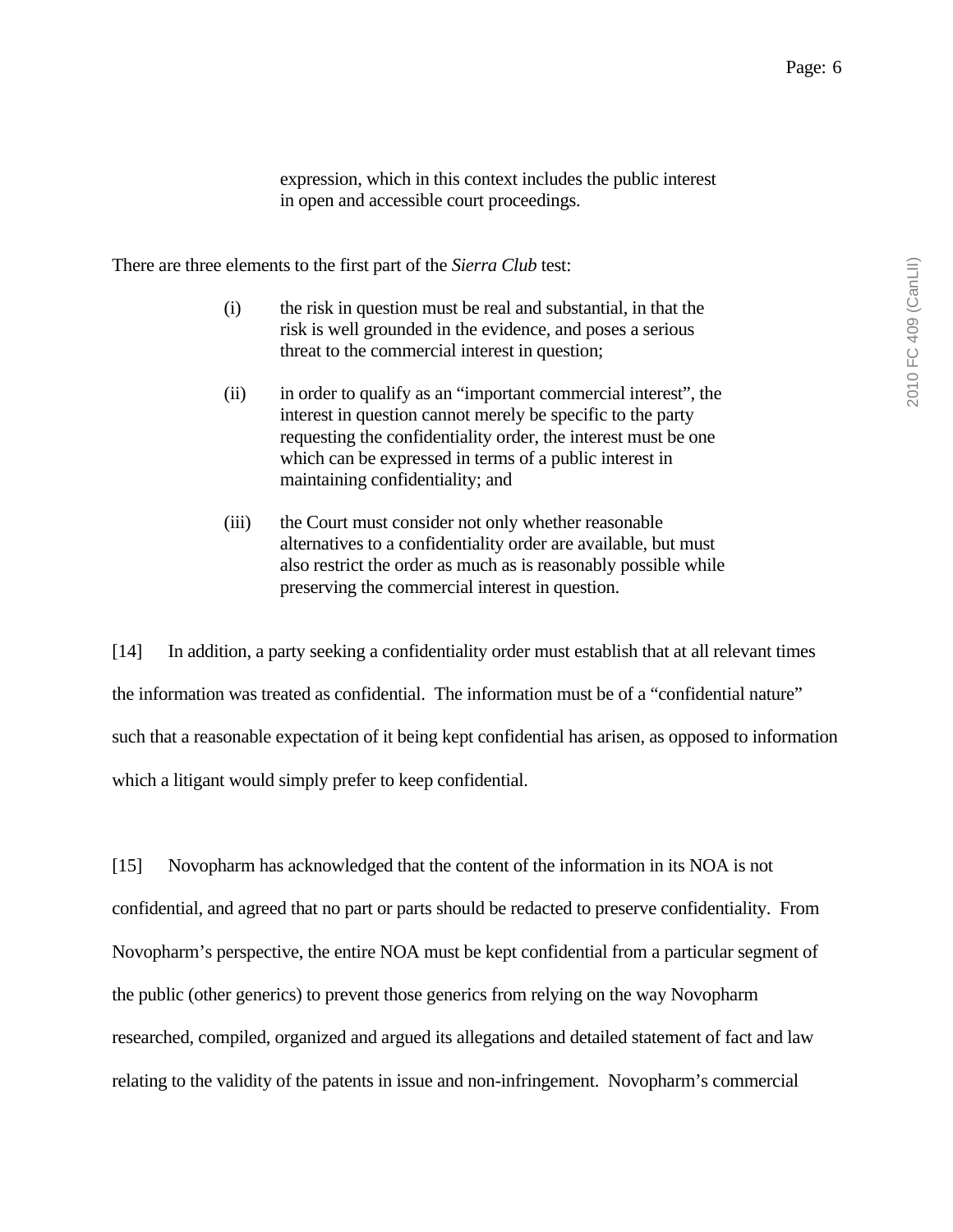interest in so doing, is to ensure these generics do not gain market entry any faster or for less expense than they would otherwise as a result of their relying on Novopharm's NOA and not doing their own work.

[16] There are some significant problems with Novopharm's argument. First, there is no evidence of a serious risk to Novopharm's commercial advantage with respect to its market position and what it hopes to be the timing of its market entry. Novopharm assumes it will succeed on all five patents in issue in this case and makes assumptions about how its and ratiopharm's hearings will be scheduled by the Court. Novopharm may or may not be first or a close second on the market. There is also no evidence other than its own confidence in the quality of its work product to suggest that other generics will be lining up to copy any part of the Novopharm NOA, particularly when there is no evidence that ratiopharm's NOA has attracted such keen attention (or evidence that ratiopharm's NOA should not warrant it).

[17] Secondly, and in any event, Novopharm's market position cannot be characterized as an important commercial interest within the meaning of *Sierra Club*. The commercial interest identified by Novopharm is narrow and personal to Novopharm, namely, its first-to-market status and its investment of time and money in the preparation of its NOA. There is no principle or element of public interest in the confidentiality at stake of the NOA, unlike the public interest identified in *Sierra Club* in maintaining confidentiality of the information at issue in that case. In *Sierra Club*, disclosure would cause a breach of a confidentiality agreement – there is a public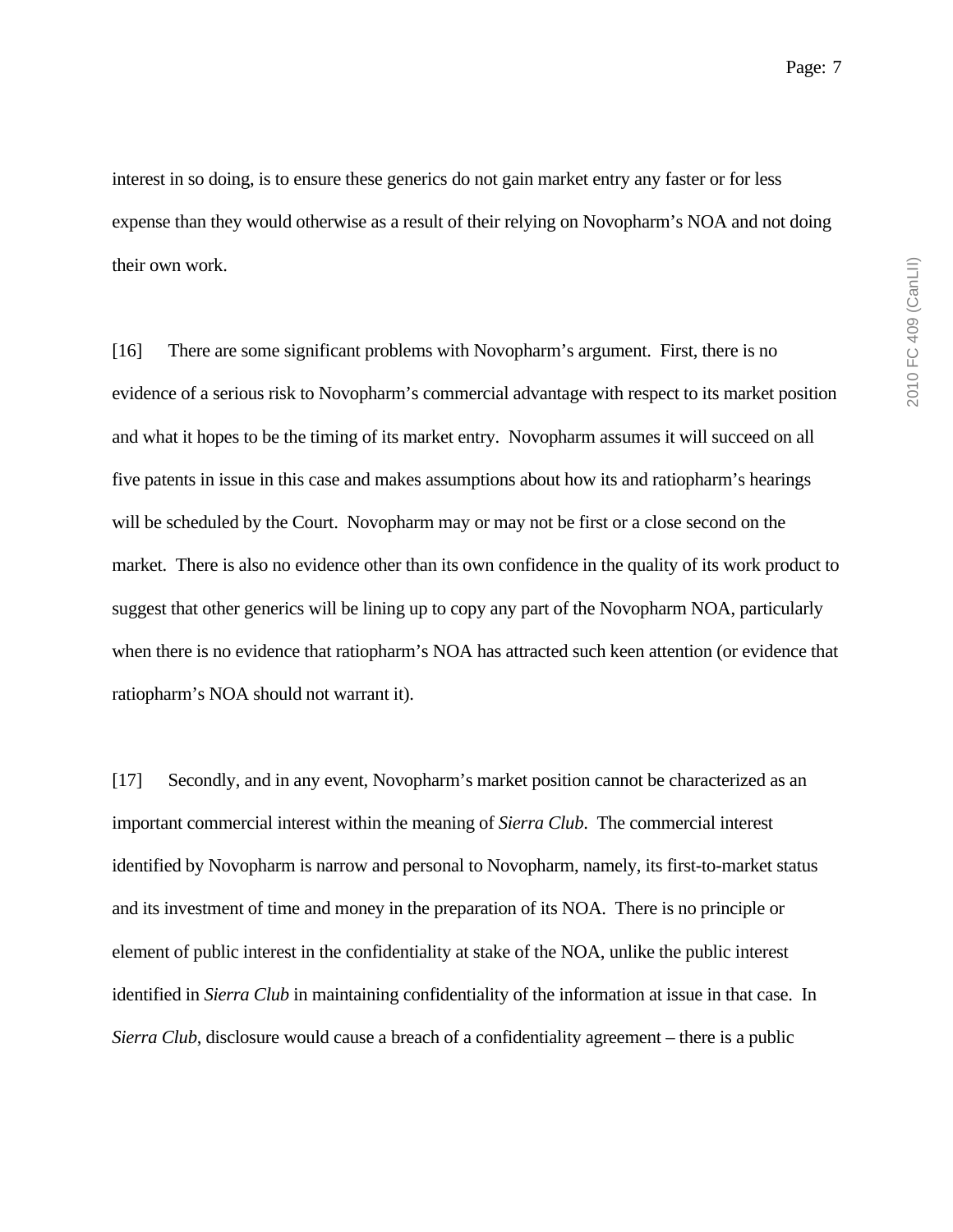interest in preserving such agreements. There is no public interest in ensuring Novopharm the time and/or exclusivity of its market entry over any other generic drug manufacturer.

[18] With respect to the second element of the *Sierra Club* test, I am satisfied that the deleterious effects of the confidentiality order proposed by Novopharm outweigh any alleged salutary effects. Open and accessible court proceedings are one of the hallmarks of a democratic society and promote public confidence in the integrity of the courts and administration of justice.

[19] To compromise the principle of an open judicial process in the manner sought by Novopharm is only to protect Novopharm's interest in maintaining a possible commercial advantage over other generics. It would also likely lead to even greater secrecy surrounding the proceeding and other parts of this application. If the NOA is designated as confidential, any documents referring to the purported novel and original arguments in the NOA may need to be designated in whole or have portions redacted, and any hearing regarding an interlocutory matter and/or the hearing on its merits may need to be conducted *in camera*. The order sought by Novopharm will therefore restrict public access to information, which information Novopharm has acknowledged is not in and of itself confidential and restrict access to the proceedings to the degree where much would be conducted in secret. While Novopharm submits that the NOA is of no value to the public and would be of little interest to anyone but the immediate parties and other generics, what Novopharm seeks would gravely diminish the importance and value of open and accessible court proceedings and the need to preserve the public's confidence in the integrity of the administration of justice.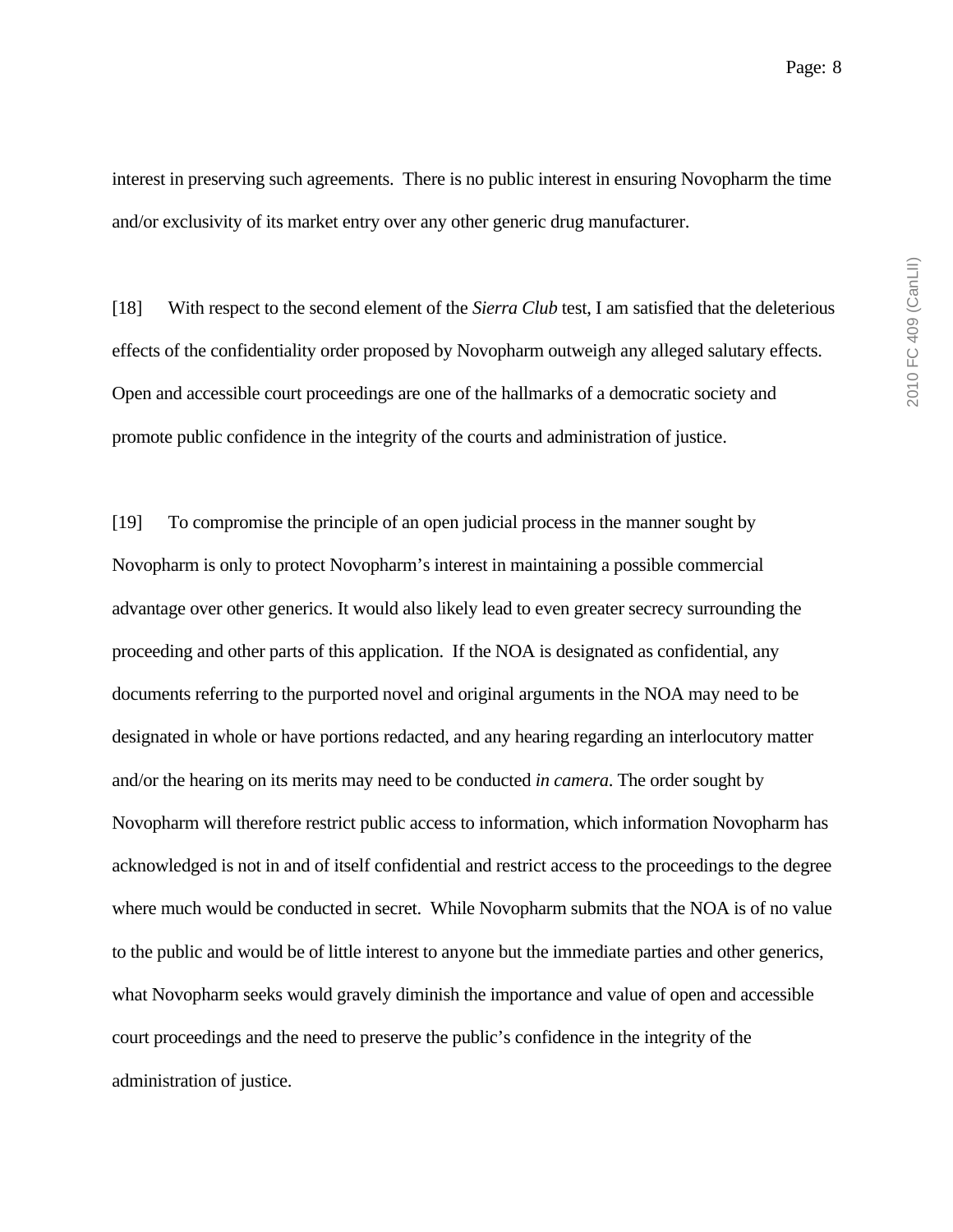[20] Accordingly, the motion must be dismissed.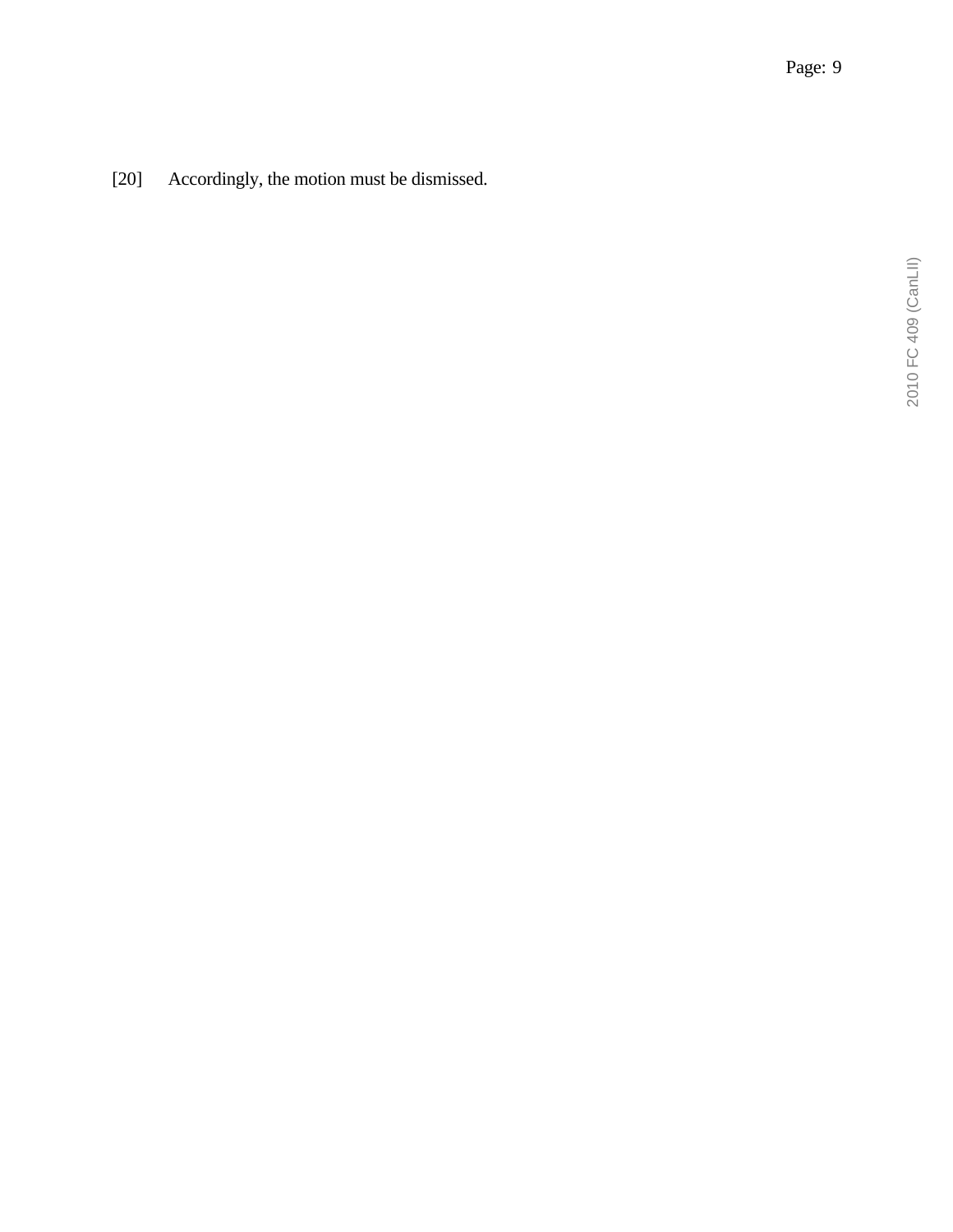#### **ORDER**

#### **THIS COURT ORDERS that**:

- 1. The motion be and is hereby dismissed.
- 2. In the event the parties cannot agree on the costs of this motion, the parties may, within fifteen days, file written submissions no longer than three pages in length.

"Martha Milczynski"

Prothonotary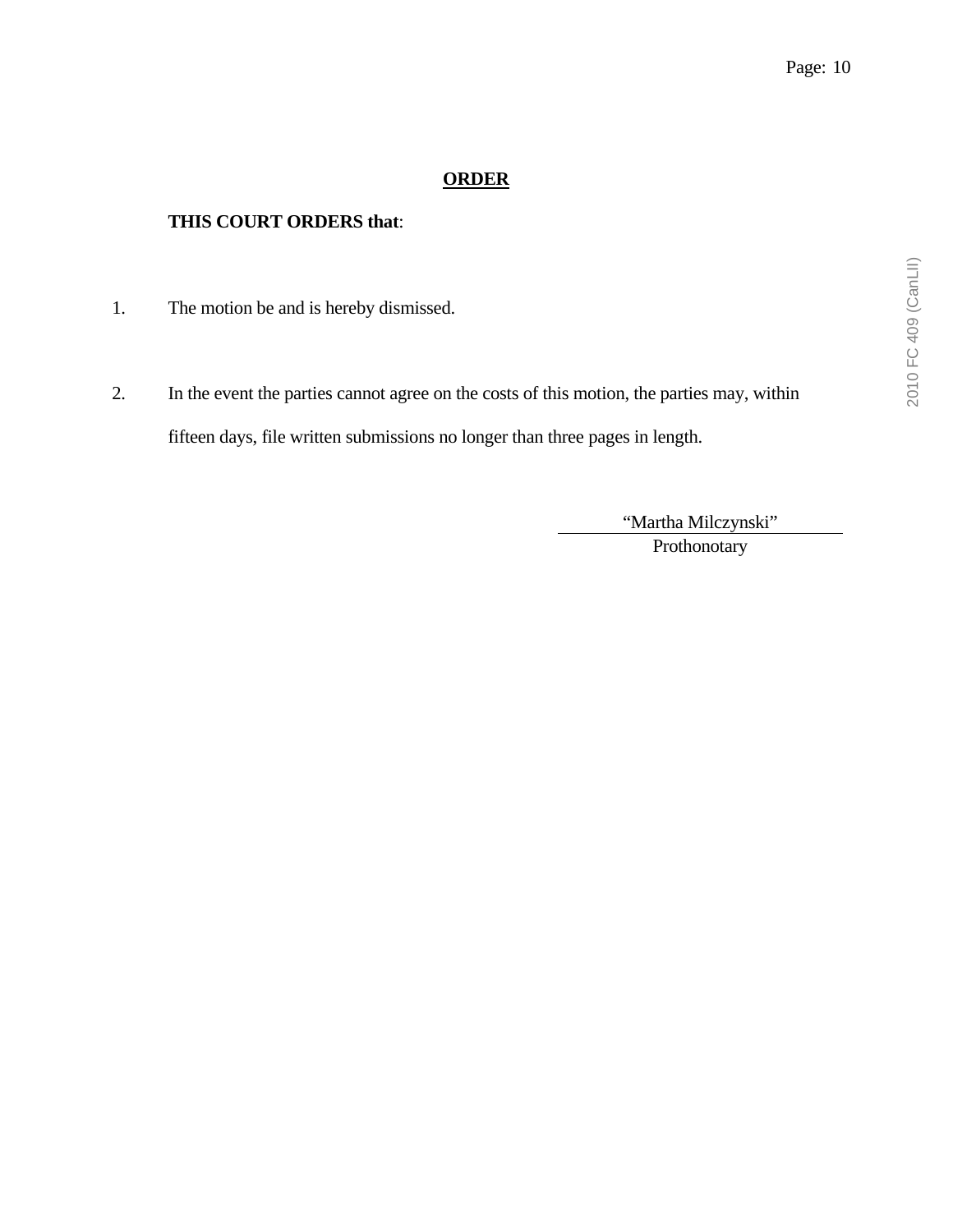#### **FEDERAL COURT**

#### **SOLICITORS OF RECORD**

| DOCKET:                      | T-1868-09                                                                                                                                                                                                                    |
|------------------------------|------------------------------------------------------------------------------------------------------------------------------------------------------------------------------------------------------------------------------|
| <b>STYLE OF CAUSE:</b>       | PFIZER CANADA INC.,<br>WARNER-LAMBERT COMPANY AND<br>WARNER-LAMBERT COMPANY LLC v.<br>NOVOPHARM LIMITED,<br>THE MINISTER OF HEALTH,<br>NORTHWESTERN UNIVERSITY AND<br>THE BOARD OF REGENTS FOR<br>THE UNIVERSITY OF OKLAHOMA |
| <b>PLACE OF HEARING:</b>     | Toronto, Ontario                                                                                                                                                                                                             |
| <b>DATE OF HEARING:</b>      | March 22, 2010                                                                                                                                                                                                               |
| <b>REASONS FOR JUDGMENT:</b> | Milczynski P.                                                                                                                                                                                                                |
| DATED:                       | April 14, 2010                                                                                                                                                                                                               |

### **APPEARANCES:**

| Peter Wilcox<br>Alex Peterson | FOR THE APPLICANTS AND THE<br><b>RESPONDENT</b><br>UNIVERSITY OF OKLAHOMA |
|-------------------------------|---------------------------------------------------------------------------|
| Kvita Ramamoorthy             | FOR THE RESPONDENT<br>NORTHWESTERN UNIVERSITY<br><b>DEFENDANT</b>         |
| Barbara Murchie               | FOR THE RESPONDENT                                                        |
| Jeilah Chan                   | NOVOPHARM LIMITED                                                         |
|                               |                                                                           |